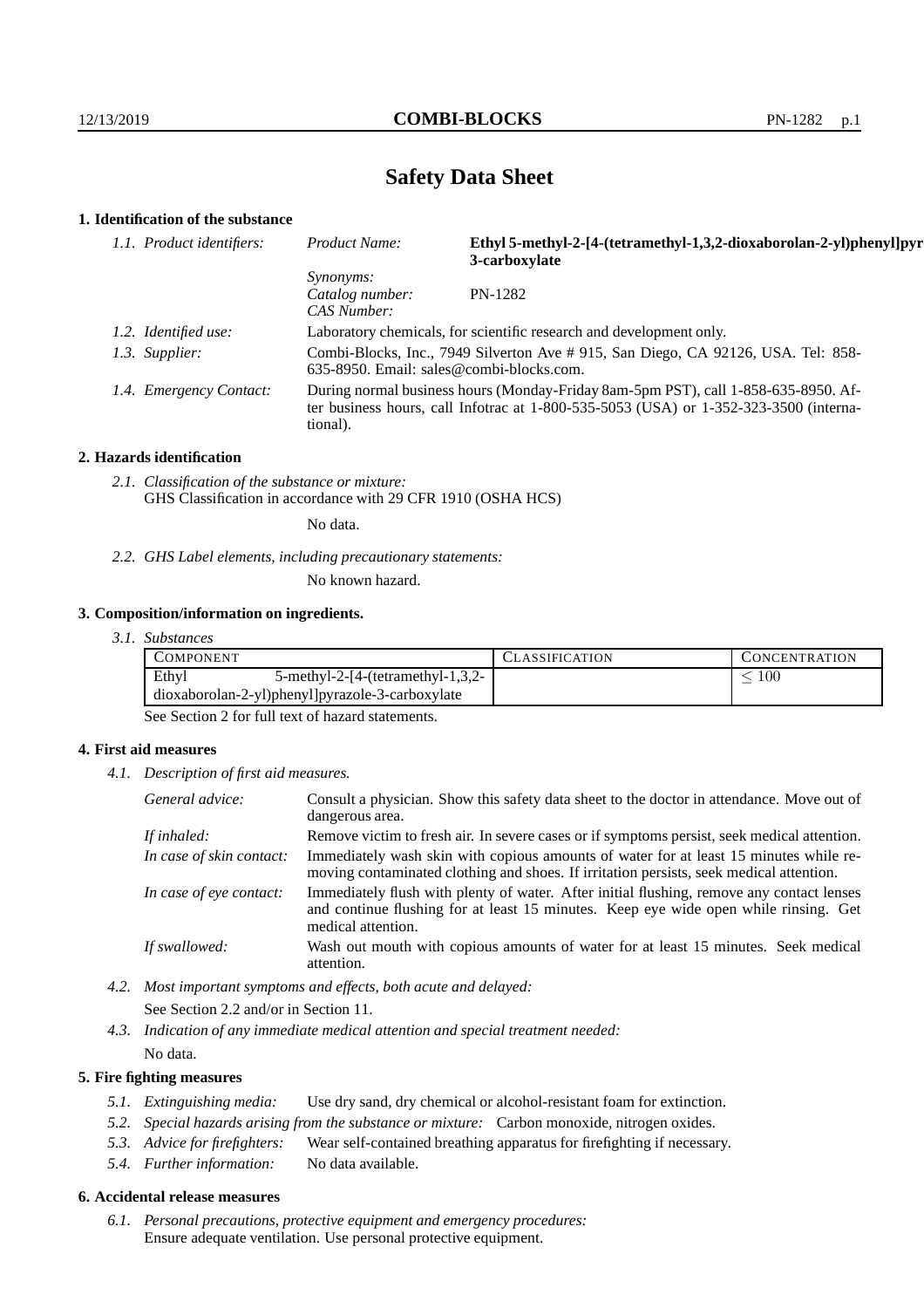|                                                                                                                         | 6.2. Environmental precautions:                                                                               |                                                                                                                                                                                                                                                                    |  |  |  |
|-------------------------------------------------------------------------------------------------------------------------|---------------------------------------------------------------------------------------------------------------|--------------------------------------------------------------------------------------------------------------------------------------------------------------------------------------------------------------------------------------------------------------------|--|--|--|
|                                                                                                                         | Should not be released into the environment. See Section 12 for additional ecological information.            |                                                                                                                                                                                                                                                                    |  |  |  |
|                                                                                                                         | 6.3. Methods and materials for containment and cleaning up:                                                   |                                                                                                                                                                                                                                                                    |  |  |  |
|                                                                                                                         |                                                                                                               | Sweep up or vacuum up spillage and collect in suitable container for disposal.                                                                                                                                                                                     |  |  |  |
|                                                                                                                         | 6.4. Reference to other sections:                                                                             |                                                                                                                                                                                                                                                                    |  |  |  |
|                                                                                                                         |                                                                                                               | Refer to protective measures listed in Sections 8 and 13.                                                                                                                                                                                                          |  |  |  |
|                                                                                                                         | 7. Handling and storage                                                                                       |                                                                                                                                                                                                                                                                    |  |  |  |
|                                                                                                                         |                                                                                                               | 7.1. Precautions for safe handling: Avoid contact with skin and eyes. Avoid inhalation of vapour or mist. Keep away<br>from sources of ignition - No smoking. Take measures to prevent the build up of electro-<br>static charge. For precautions see section 2.2. |  |  |  |
| 7.2. Conditions for safe storage, including any incompatibilities: Store refrigerated. Keep container tightly closed in |                                                                                                               | a dry and well-ventilated place. Containers which are opened must be carefully resealed<br>and kept upright to prevent leakage.                                                                                                                                    |  |  |  |
|                                                                                                                         | Laboratory chemicals, for scientific research and development only.<br>7.3. Specific end use(s):              |                                                                                                                                                                                                                                                                    |  |  |  |
|                                                                                                                         | 8. Exposure Controls / Personal protection                                                                    |                                                                                                                                                                                                                                                                    |  |  |  |
|                                                                                                                         | 8.1. Control parameters:                                                                                      |                                                                                                                                                                                                                                                                    |  |  |  |
|                                                                                                                         | Components with workplace control parameters: Contains no substances with occupational exposure limit values. |                                                                                                                                                                                                                                                                    |  |  |  |
|                                                                                                                         | 8.2. Exposure controls:                                                                                       |                                                                                                                                                                                                                                                                    |  |  |  |
|                                                                                                                         |                                                                                                               | Appropriate engineering controls: Ensure that eyewash stations and safety showers are close to the workstation<br>location. Ensure adequate ventilation, especially in confined areas.                                                                             |  |  |  |
|                                                                                                                         | Personal protective equipment:                                                                                |                                                                                                                                                                                                                                                                    |  |  |  |
|                                                                                                                         | Eye/face protection:                                                                                          | Wear appropriate protective eyeglasses or chemical safety goggles as described by OSHA's<br>eye and face protection regulations in 29 CFR 1910.133 or European Standard EN166.                                                                                     |  |  |  |
|                                                                                                                         | Skin protection:                                                                                              | Handle with gloves. Gloves must be inspected prior to use. Use proper glove removal<br>technique (without touching glove's outer surface) to avoid skin contact with this product.                                                                                 |  |  |  |

| Eye/face protection:               | Wear appropriate protective eyeglasses or chemical safety goggles as described by OSHA's<br>eye and face protection regulations in 29 CFR 1910.133 or European Standard EN166.                                                                                                                                         |                                                                                                                                                                                                                                                      |
|------------------------------------|------------------------------------------------------------------------------------------------------------------------------------------------------------------------------------------------------------------------------------------------------------------------------------------------------------------------|------------------------------------------------------------------------------------------------------------------------------------------------------------------------------------------------------------------------------------------------------|
| Skin protection:                   | Handle with gloves. Gloves must be inspected prior to use. Use proper glove removal<br>technique (without touching glove's outer surface) to avoid skin contact with this product.<br>Dispose of contaminated gloves after use in accordance with applicable laws and good<br>laboratory practices. Wash and dry hands |                                                                                                                                                                                                                                                      |
| <b>Body Protection:</b>            |                                                                                                                                                                                                                                                                                                                        | Complete suit protecting against chemicals, Flame retardant antistatic protective clothing.,<br>The type of protective equipment must be selected according to the concentration and<br>amount of the dangerous substance at the specific workplace. |
| Respiratory protection:            |                                                                                                                                                                                                                                                                                                                        |                                                                                                                                                                                                                                                      |
| Control of environmental exposure: | drains.                                                                                                                                                                                                                                                                                                                | Prevent further leakage or spillage if safe to do so. Do not let product enter                                                                                                                                                                       |

# **9. Physical and chemical properties**

*9.1. Information on basic physical and chemical properties*

| (a)                        | Appearance:                                   | No data  |
|----------------------------|-----------------------------------------------|----------|
| (b)                        | Odour:                                        | No data  |
| (c)                        | Odour Threshold:                              | No data  |
| (d)                        | $pH$ :                                        | No data  |
| (e)                        | Melting point/freezing point:                 | No date. |
| (f)                        | Initial boiling point and boiling range:      | No data  |
| (g)                        | Flash point:                                  | No data  |
| (h)                        | Evaporatoin rate:                             | No data  |
| (i)                        | Flammability (solid, gas):                    | No data  |
| (j)                        | Upper/lower flammability or explosive limits: | No data  |
| (k)                        | Vapour pressure:                              | No data  |
| $\left( \mathrm{l}\right)$ | Vapour density:                               | No data  |
| (m)                        | Relative density:                             | No data  |
| (n)                        | Water solubility:                             | No data  |
| $\rm (o)$                  | Partition coefficient: n-octanol/water:       | No data  |
| (p)                        | Auto-ignition:                                | No data  |
| (q)                        | Decomposition temperature:                    | No data  |
| (r)                        | Viscosity:                                    | No data  |
| (s)                        | Explosive properties:                         | No data  |
| (t)                        | Oxidizing properties:                         | No data  |